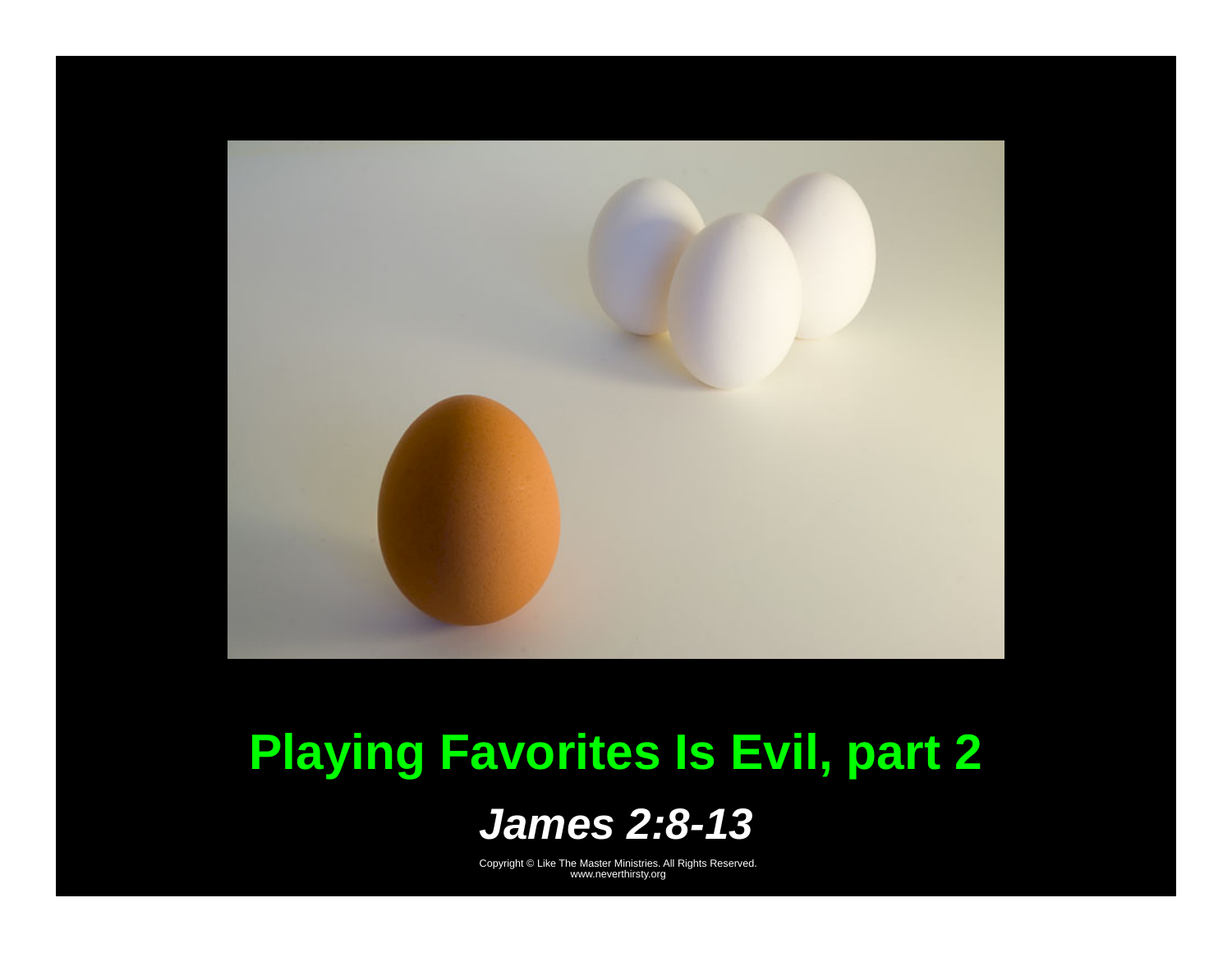

# *God Provides A Principle - How To Honor People -*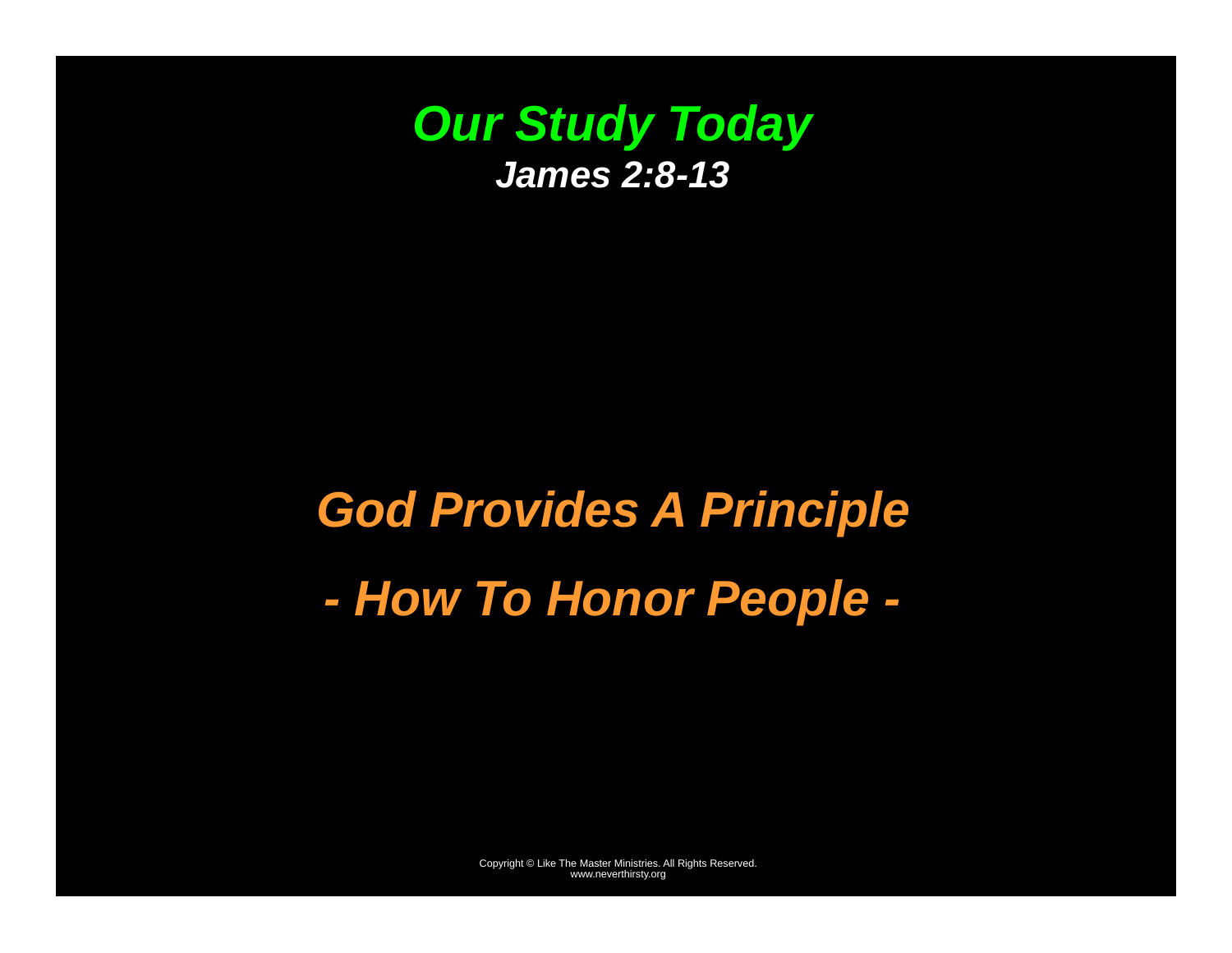The Royal Law

### *"Love your neighbor as yourself . . ."*

*Lev. 19:18 Matt. 22:37-39*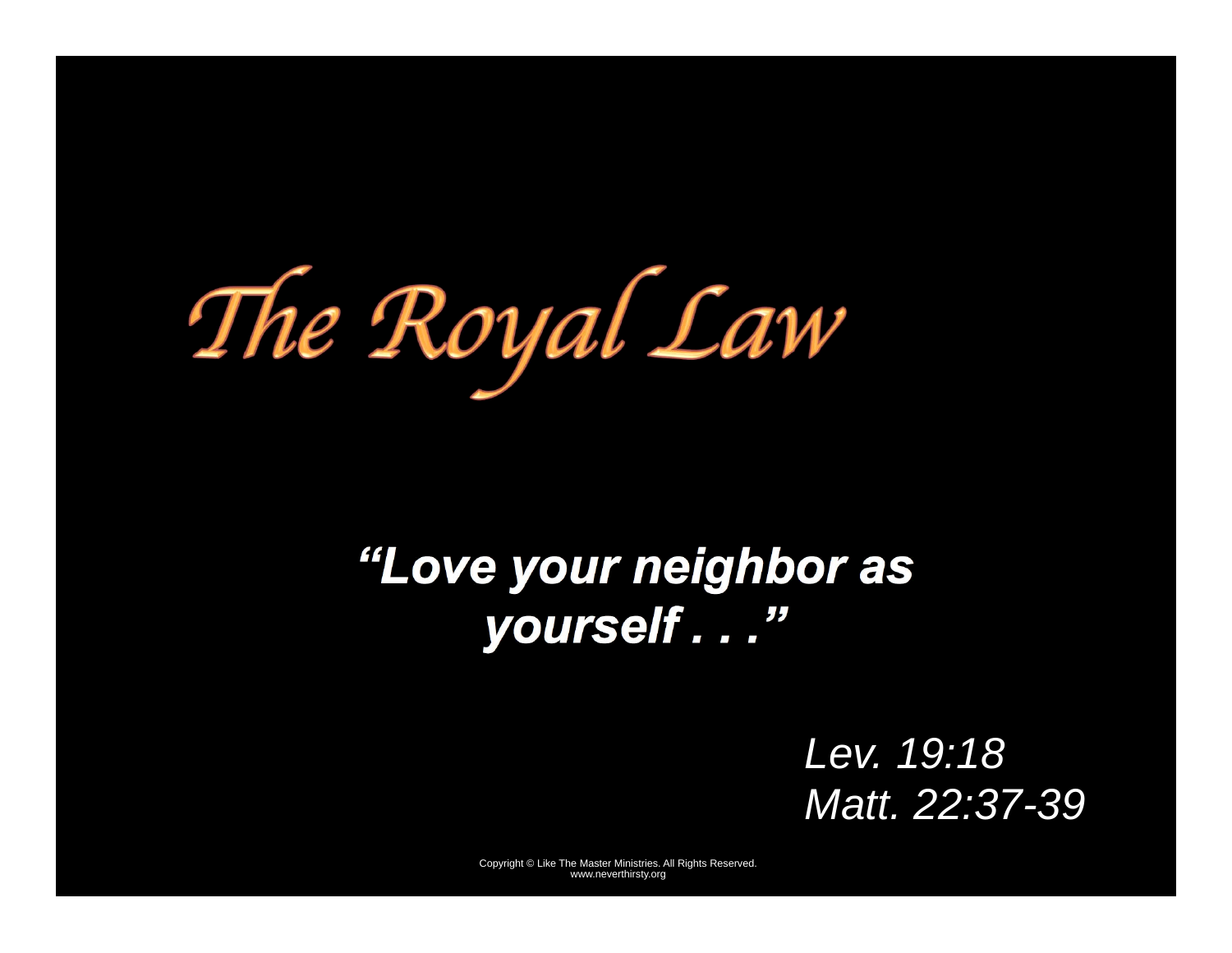

# *Love Is A Choice . . .*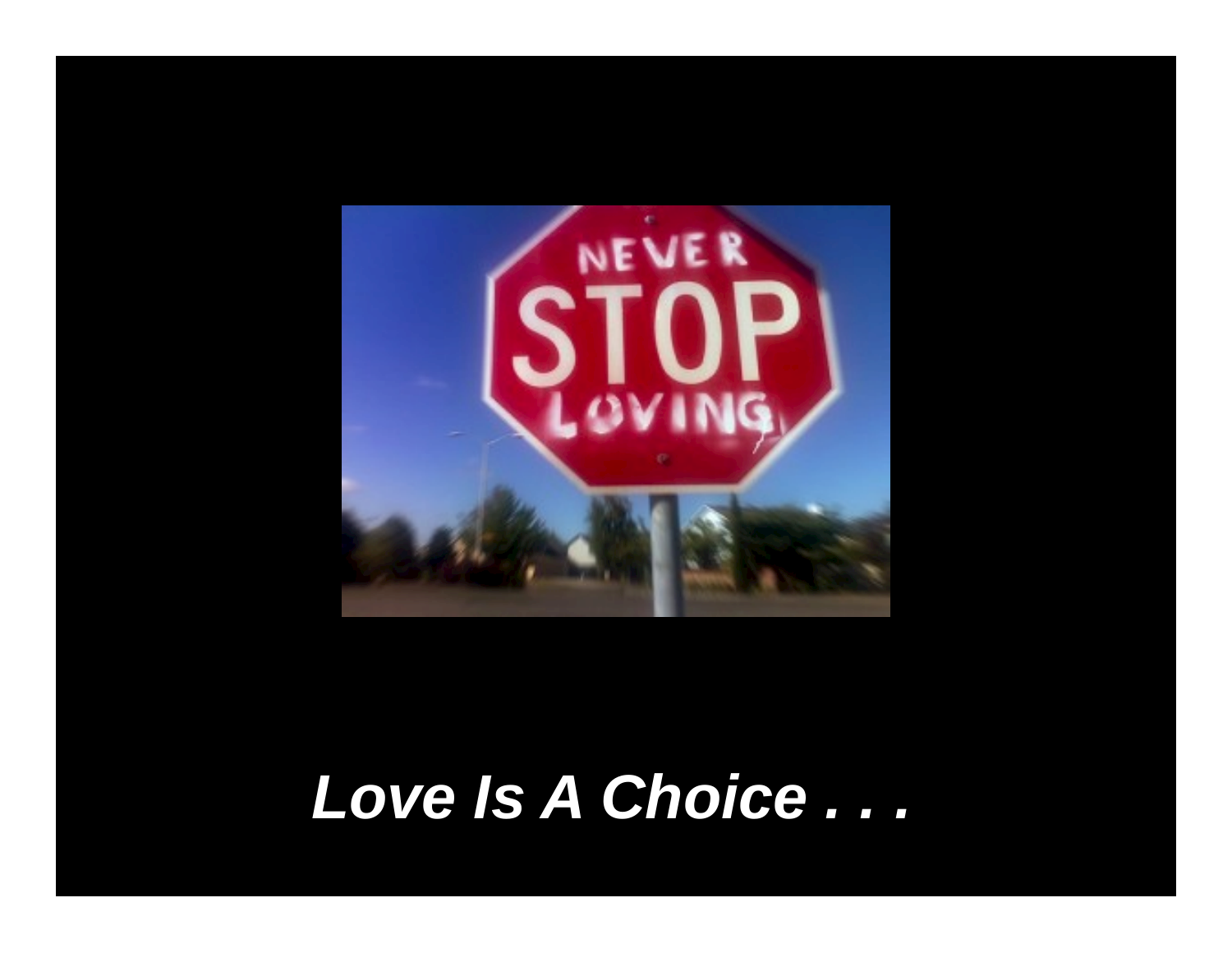#### *If Selective In Your Love*  **James 2:9**

# *You Are A Transgressor of the Law*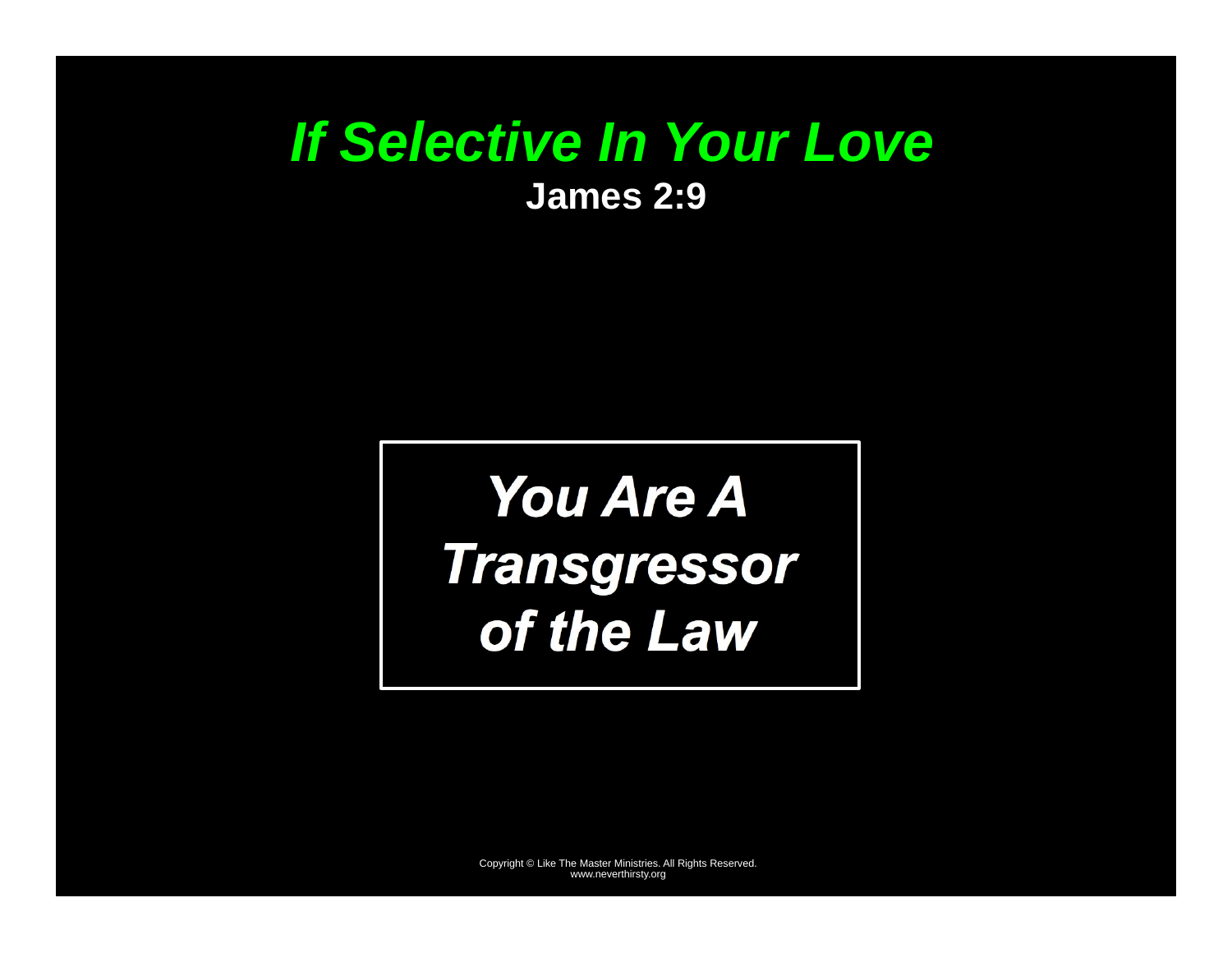### *Romans 13:8-10*

### *Owe Nothing But . . .*

# *To Love Another*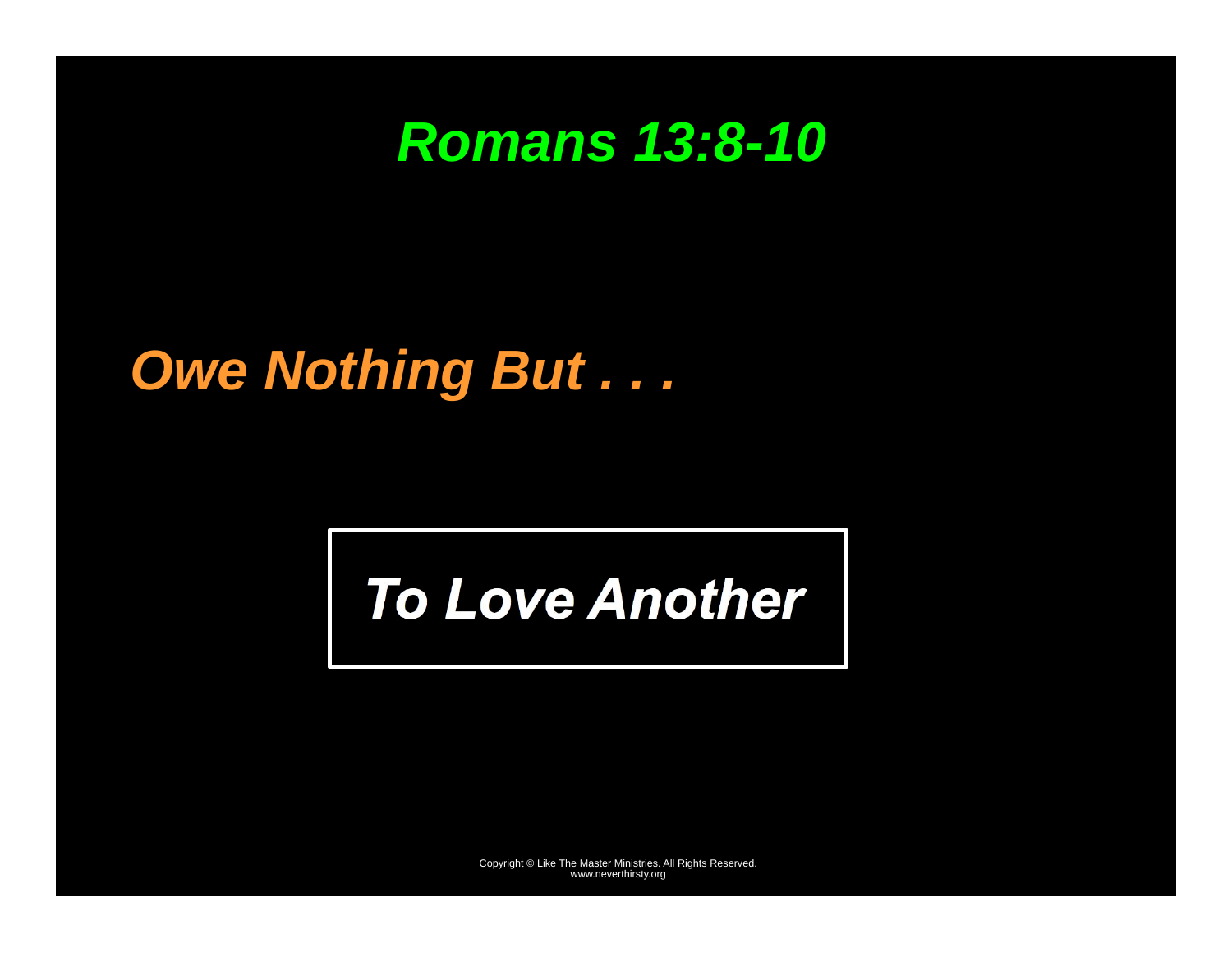*Royal Law Fulfills The Earthly Obligation of The Ten Commandments* 

*4. Honor father and mother* 

*5. Do not murder* 

*6. Do not commit adultery* 

*7. Do not steal* 

*8. Do not lie about your neighbor* 

*9. Do not covet*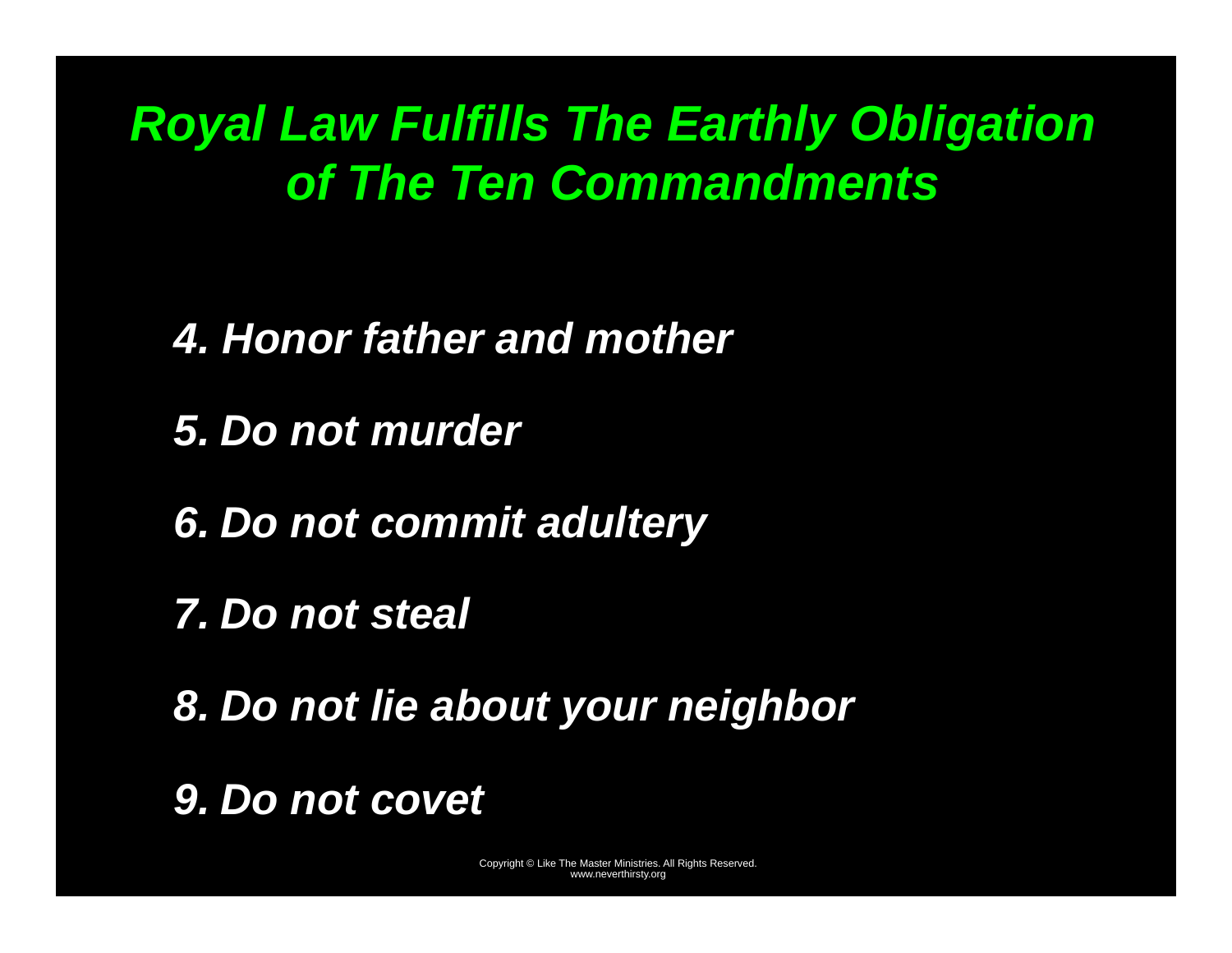#### *If You Violate One Law*  **James 2:11**

*You Are A Transgressor of the Law*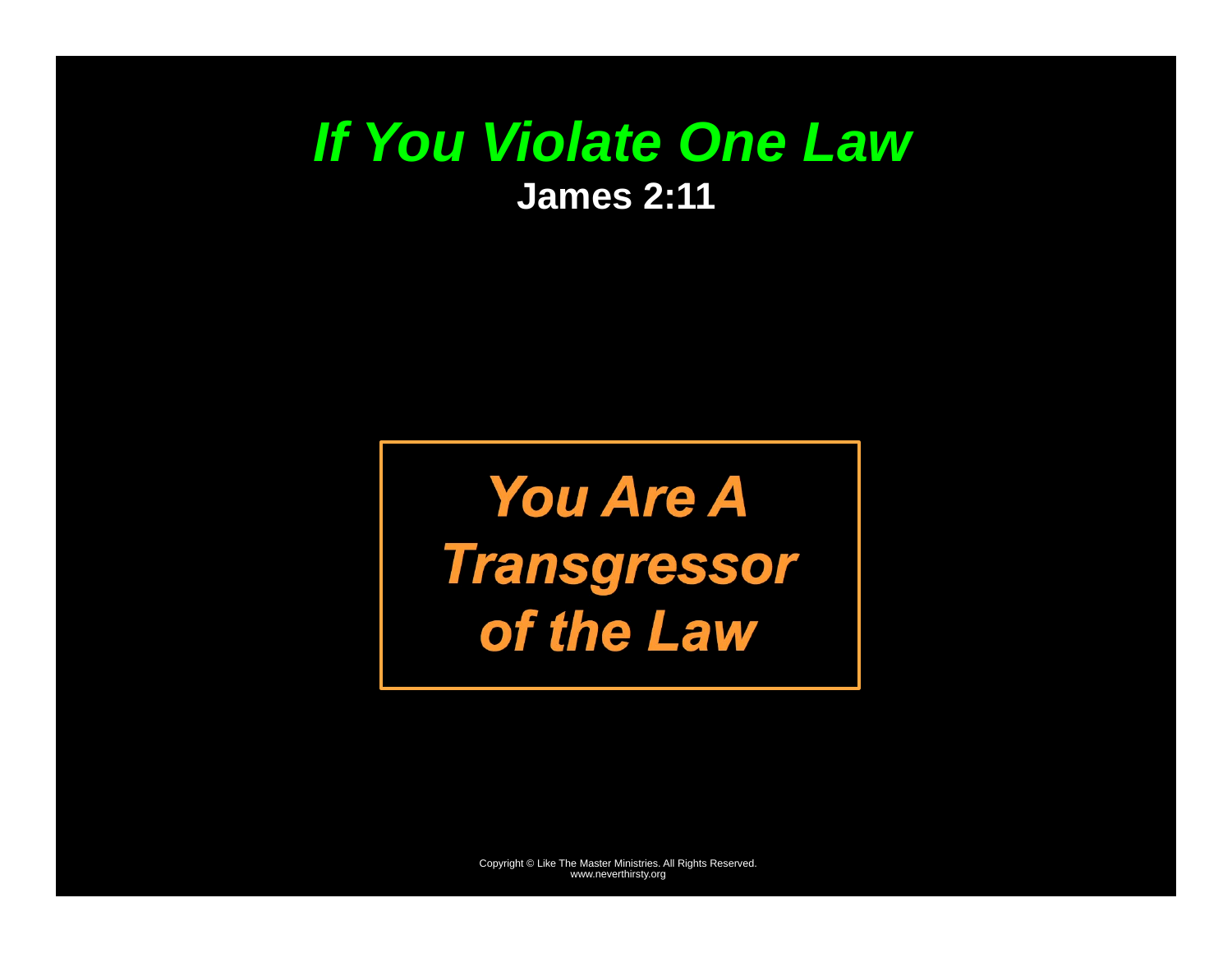

#### *Violation of the Royal Law . . .*

# *Makes Us Transgressors of The Law*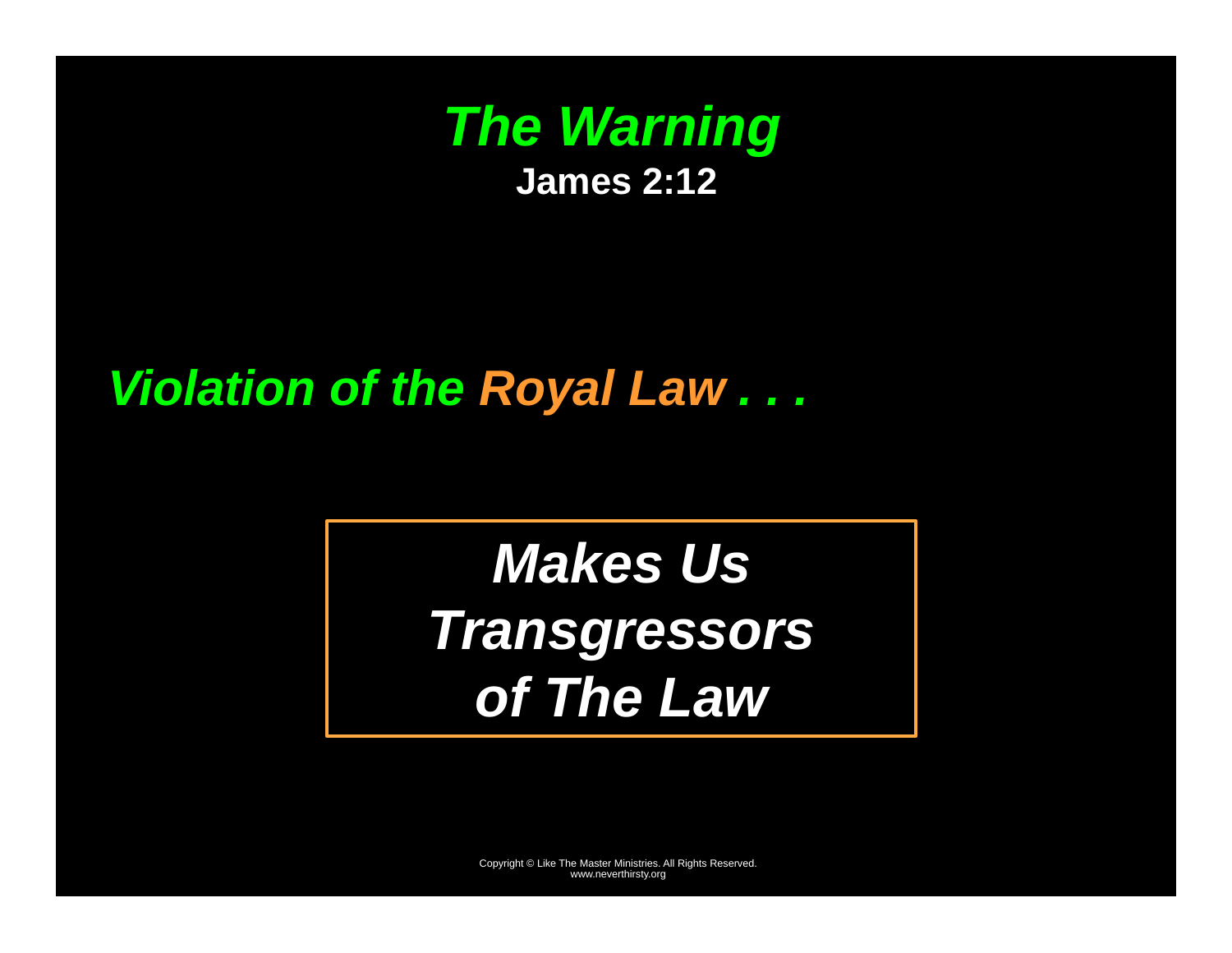#### *The Encouragement*  **James 2:12**

#### *The Law of Liberty . . .*

# *God Has Made Us Free, Forgiven, And Has Specially Loved Us*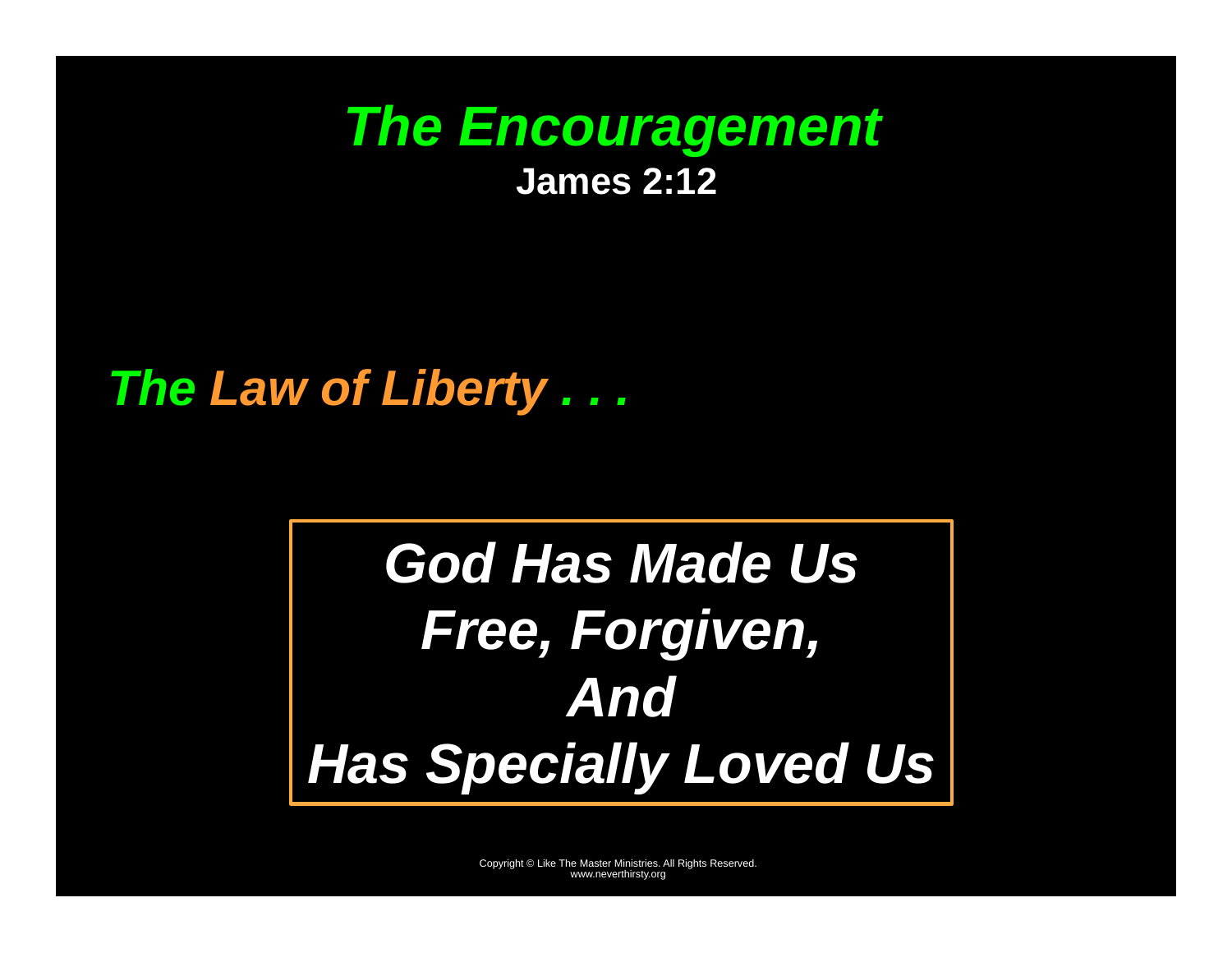

### **Matthew 25:31-46**